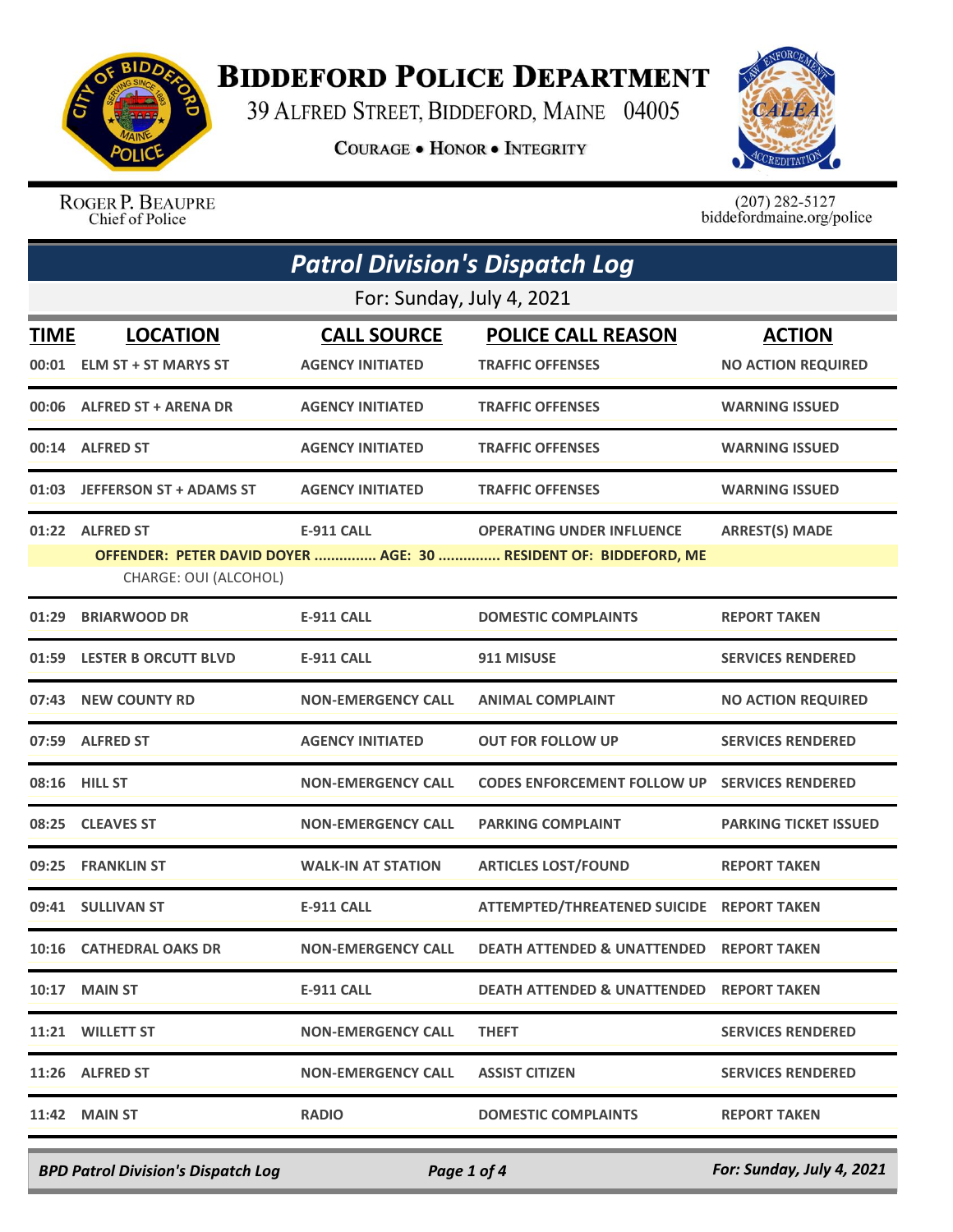| <b>TIME</b> | <b>LOCATION</b>                                                 | <b>CALL SOURCE</b>        | <b>POLICE CALL REASON</b>                                                                                 | <b>ACTION</b>                |
|-------------|-----------------------------------------------------------------|---------------------------|-----------------------------------------------------------------------------------------------------------|------------------------------|
|             | 11:44 SCADLOCK MILL RD                                          | <b>E-911 CALL</b>         | <b>SHOTS HEARD</b>                                                                                        | <b>SERVICES RENDERED</b>     |
|             | 12:28 SPRUCE ST                                                 | <b>NON-EMERGENCY CALL</b> | <b>TRESPASSING</b>                                                                                        | <b>GONE ON ARRIVAL</b>       |
| 12:49       | <b>MARINER WAY</b>                                              | <b>NON-EMERGENCY CALL</b> | <b>PARKING COMPLAINT</b>                                                                                  | <b>UNFOUNDED</b>             |
|             | 12:54 MAPLEWOOD AVE                                             | <b>E-911 CALL</b>         | <b>BURGLARY OF A MOTOR VEHICLE</b>                                                                        | <b>REPORT TAKEN</b>          |
| 14:30       | <b>MILE STRETCH RD</b>                                          | <b>AGENCY INITIATED</b>   | <b>SHELLFISH VIOLATION</b>                                                                                | <b>NO VIOLATION</b>          |
| 15:14       | <b>BIDDEFORD GATEWAY CTR</b>                                    | <b>AGENCY INITIATED</b>   | <b>TRAFFIC OFFENSES</b>                                                                                   | <b>NO VIOLATION</b>          |
|             | 15:24 ALFRED ST + ANDREWS RD                                    | <b>AGENCY INITIATED</b>   | <b>TRAFFIC OFFENSES</b>                                                                                   | <b>VSAC ISSUED</b>           |
| 15:43       | <b>LAMBERT ST</b><br><b>CHARGE: FAILURE TO REGISTER VEHICLE</b> | <b>RADIO</b>              | <b>EXPIRED REGISTRATION</b><br>OFFENDER: VICTORIA KATHERINE SADOWSKI  AGE: 26  RESIDENT OF: BIDDEFORD, ME | <b>SUMMONS ISSUED</b>        |
| 15:46       | <b>BOULDER WAY</b>                                              | <b>RADIO</b>              | <b>OUT FOR FOLLOW UP</b>                                                                                  | <b>SERVICES RENDERED</b>     |
|             | 16:01 POOL ST                                                   | <b>AGENCY INITIATED</b>   | <b>TRAFFIC OFFENSES</b>                                                                                   | <b>WARNING ISSUED</b>        |
|             | 16:11 ALFRED ST                                                 | <b>E-911 CALL</b>         | <b>VEHICLE CRASH - POLICE ONLY</b>                                                                        | <b>STATE FORM TAKEN</b>      |
|             | 17:24 ALFRED ST                                                 | <b>AGENCY INITIATED</b>   | <b>OUT FOR FOLLOW UP</b>                                                                                  | <b>SERVICES RENDERED</b>     |
|             | 17:33 SULLIVAN ST                                               | <b>NON-EMERGENCY CALL</b> | <b>ASSIST OTHER AGENCY</b>                                                                                | <b>SERVICES RENDERED</b>     |
|             | 18:15 POOL ST                                                   | <b>E-911 CALL</b>         | ATTEMPTED/THREATENED SUICIDE REPORT TAKEN                                                                 |                              |
|             | 18:23 ALFRED ST                                                 | <b>WALK-IN AT STATION</b> | <b>MENTAL ILLNESS CASES</b>                                                                               | <b>SERVICES RENDERED</b>     |
|             | 18:39 BOULDER WAY                                               | <b>NON-EMERGENCY CALL</b> | <b>SUSPICION</b>                                                                                          | <b>SERVICES RENDERED</b>     |
|             | 19:22 LESTER B ORCUTT BLVD                                      | <b>AGENCY INITIATED</b>   | <b>COMMUNITY ENGAGEMENT</b>                                                                               | <b>SERVICES RENDERED</b>     |
|             | 19:26 SAPHIRE DR                                                | <b>E-911 CALL</b>         | <b>ASSIST WITH MEDICAL W/ ASSIST</b>                                                                      | <b>TRANSPORT TO HOSPITAL</b> |
|             | 19:33 ARROWWOOD DR                                              | <b>E-911 CALL</b>         | 911 MISUSE                                                                                                | <b>SERVICES RENDERED</b>     |
|             | 20:19 RAYMOND ST                                                | <b>NON-EMERGENCY CALL</b> | <b>FIREWORKS COMPLAINT</b>                                                                                | <b>NEGATIVE CONTACT</b>      |
|             | 20:22 ELM ST + LINDALE AVE                                      | <b>AGENCY INITIATED</b>   | <b>TRAFFIC OFFENSES</b>                                                                                   | <b>WARNING ISSUED</b>        |
|             | 20:39 ELM ST                                                    | <b>AGENCY INITIATED</b>   | <b>PAPERWORK</b>                                                                                          | <b>PAPERWORK SERVED</b>      |
|             | 20:50 BUZZELL RD                                                | <b>NON-EMERGENCY CALL</b> | <b>WEAPONS</b>                                                                                            | <b>WARNING ISSUED</b>        |
|             | 20:53 INNER CIR                                                 | <b>NON-EMERGENCY CALL</b> | <b>POLICE INFO</b>                                                                                        | <b>SERVICES RENDERED</b>     |
|             | 20:55 OAK ST                                                    | <b>NON-EMERGENCY CALL</b> | <b>FIREWORKS COMPLAINT</b>                                                                                | <b>WARNING ISSUED</b>        |
|             |                                                                 |                           |                                                                                                           |                              |

*BPD Patrol Division's Dispatch Log Page 2 of 4 For: Sunday, July 4, 2021*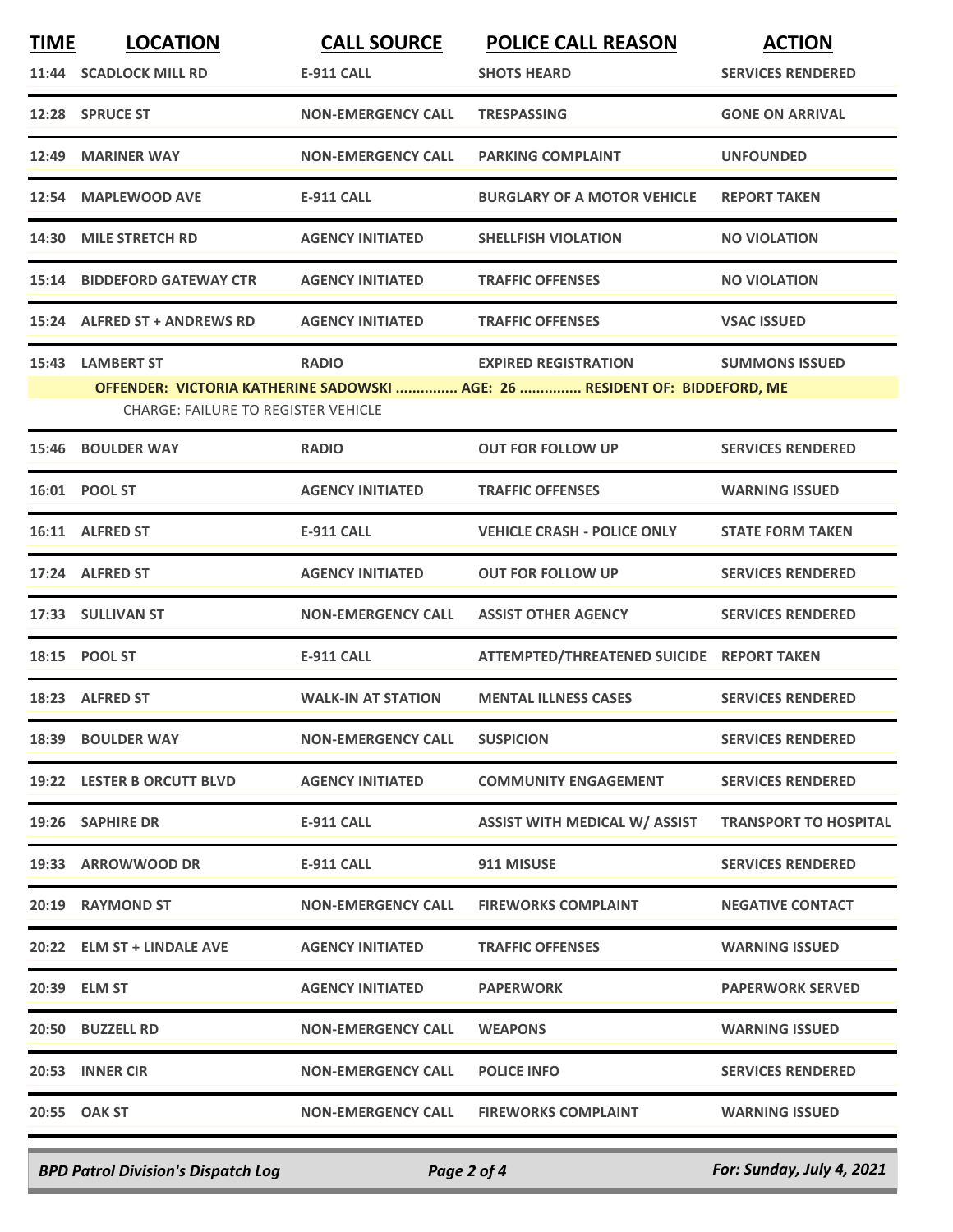| <b>FIREWORKS COMPLAINT</b><br>21:02 GRANITE ST<br><b>NON-EMERGENCY CALL</b><br><b>CRIM THREAT / TERRORIZING</b><br>21:03 ALFRED ST<br><b>NON-EMERGENCY CALL</b><br>21:04 HILL ST<br><b>NON-EMERGENCY CALL</b><br><b>FIREWORKS COMPLAINT</b><br>21:13    FOSS ST<br><b>AGENCY INITIATED</b><br><b>FIREWORKS COMPLAINT</b><br>21:17 OCEAN VIEW DR<br><b>AGENCY INITIATED</b><br><b>FIREWORKS COMPLAINT</b><br>21:17 HILL ST<br><b>NON-EMERGENCY CALL</b><br><b>FIREWORKS COMPLAINT</b><br>21:21 SOUTH ST<br><b>E-911 CALL</b><br><b>SUSPICION</b><br><b>DISTURBANCE / NOISE</b><br><b>MAIN ST</b><br>21:25<br><b>E-911 CALL</b><br><b>MAY ST</b><br><b>NON-EMERGENCY CALL</b><br><b>FIREWORKS COMPLAINT</b><br>21:29<br>21:33 HILL ST<br><b>NON-EMERGENCY CALL</b><br><b>FIREWORKS COMPLAINT</b><br><b>SOUTH ST + WESTERN AVE</b><br>21:33<br><b>NON-EMERGENCY CALL</b><br><b>FIREWORKS COMPLAINT</b> | <b>SERVICES RENDERED</b><br><b>REPORT TAKEN</b><br><b>WARNING ISSUED</b><br><b>NEGATIVE CONTACT</b><br><b>WARNING ISSUED</b><br><b>NEGATIVE CONTACT</b> |
|-----------------------------------------------------------------------------------------------------------------------------------------------------------------------------------------------------------------------------------------------------------------------------------------------------------------------------------------------------------------------------------------------------------------------------------------------------------------------------------------------------------------------------------------------------------------------------------------------------------------------------------------------------------------------------------------------------------------------------------------------------------------------------------------------------------------------------------------------------------------------------------------------------|---------------------------------------------------------------------------------------------------------------------------------------------------------|
|                                                                                                                                                                                                                                                                                                                                                                                                                                                                                                                                                                                                                                                                                                                                                                                                                                                                                                     |                                                                                                                                                         |
|                                                                                                                                                                                                                                                                                                                                                                                                                                                                                                                                                                                                                                                                                                                                                                                                                                                                                                     |                                                                                                                                                         |
|                                                                                                                                                                                                                                                                                                                                                                                                                                                                                                                                                                                                                                                                                                                                                                                                                                                                                                     |                                                                                                                                                         |
|                                                                                                                                                                                                                                                                                                                                                                                                                                                                                                                                                                                                                                                                                                                                                                                                                                                                                                     |                                                                                                                                                         |
|                                                                                                                                                                                                                                                                                                                                                                                                                                                                                                                                                                                                                                                                                                                                                                                                                                                                                                     |                                                                                                                                                         |
|                                                                                                                                                                                                                                                                                                                                                                                                                                                                                                                                                                                                                                                                                                                                                                                                                                                                                                     |                                                                                                                                                         |
|                                                                                                                                                                                                                                                                                                                                                                                                                                                                                                                                                                                                                                                                                                                                                                                                                                                                                                     | <b>SERVICES RENDERED</b>                                                                                                                                |
|                                                                                                                                                                                                                                                                                                                                                                                                                                                                                                                                                                                                                                                                                                                                                                                                                                                                                                     | <b>GONE ON ARRIVAL</b>                                                                                                                                  |
|                                                                                                                                                                                                                                                                                                                                                                                                                                                                                                                                                                                                                                                                                                                                                                                                                                                                                                     | <b>NEGATIVE CONTACT</b>                                                                                                                                 |
|                                                                                                                                                                                                                                                                                                                                                                                                                                                                                                                                                                                                                                                                                                                                                                                                                                                                                                     | <b>NEGATIVE CONTACT</b>                                                                                                                                 |
|                                                                                                                                                                                                                                                                                                                                                                                                                                                                                                                                                                                                                                                                                                                                                                                                                                                                                                     | <b>NEGATIVE CONTACT</b>                                                                                                                                 |
| <b>ELM ST</b><br><b>NON-EMERGENCY CALL</b><br><b>FIREWORKS COMPLAINT</b><br>21:36                                                                                                                                                                                                                                                                                                                                                                                                                                                                                                                                                                                                                                                                                                                                                                                                                   | <b>NEGATIVE CONTACT</b>                                                                                                                                 |
| <b>LEIGHTON POINT LN</b><br><b>NON-EMERGENCY CALL</b><br><b>FIREWORKS COMPLAINT</b><br>21:42                                                                                                                                                                                                                                                                                                                                                                                                                                                                                                                                                                                                                                                                                                                                                                                                        | <b>WARNING ISSUED</b>                                                                                                                                   |
| 21:48<br><b>LAMOTHE AVE</b><br><b>NON-EMERGENCY CALL</b><br><b>FIREWORKS COMPLAINT</b>                                                                                                                                                                                                                                                                                                                                                                                                                                                                                                                                                                                                                                                                                                                                                                                                              | <b>WARNING ISSUED</b>                                                                                                                                   |
| <b>AGENCY INITIATED</b><br>21:52 POOL ST<br><b>FIREWORKS COMPLAINT</b>                                                                                                                                                                                                                                                                                                                                                                                                                                                                                                                                                                                                                                                                                                                                                                                                                              | <b>WARNING ISSUED</b>                                                                                                                                   |
| <b>INNER CIR</b><br><b>NON-EMERGENCY CALL</b><br>21:57<br><b>MISSING PERSON</b>                                                                                                                                                                                                                                                                                                                                                                                                                                                                                                                                                                                                                                                                                                                                                                                                                     | <b>UNFOUNDED</b>                                                                                                                                        |
| <b>NON-EMERGENCY CALL</b><br>21:58 ELM ST<br><b>FIREWORKS COMPLAINT</b>                                                                                                                                                                                                                                                                                                                                                                                                                                                                                                                                                                                                                                                                                                                                                                                                                             | <b>WARNING ISSUED</b>                                                                                                                                   |
| 22:00 WEST ST + HILL ST<br><b>AGENCY INITIATED</b><br><b>DISABLED VEHICLE</b>                                                                                                                                                                                                                                                                                                                                                                                                                                                                                                                                                                                                                                                                                                                                                                                                                       | <b>SERVICES RENDERED</b>                                                                                                                                |
| 22:05 MAY ST<br><b>NON-EMERGENCY CALL</b><br>911 MISUSE                                                                                                                                                                                                                                                                                                                                                                                                                                                                                                                                                                                                                                                                                                                                                                                                                                             | <b>SERVICES RENDERED</b>                                                                                                                                |
| <b>22:06 MAIN ST</b><br><b>NON-EMERGENCY CALL</b><br><b>CHECK WELFARE</b>                                                                                                                                                                                                                                                                                                                                                                                                                                                                                                                                                                                                                                                                                                                                                                                                                           | <b>NEGATIVE CONTACT</b>                                                                                                                                 |
| 22:29 HILLS BEACH RD<br><b>NON-EMERGENCY CALL</b><br><b>FIREWORKS COMPLAINT</b>                                                                                                                                                                                                                                                                                                                                                                                                                                                                                                                                                                                                                                                                                                                                                                                                                     | <b>NEGATIVE CONTACT</b>                                                                                                                                 |
| 22:41 ANDREWS RD<br><b>RADIO</b><br><b>SUSPICION</b>                                                                                                                                                                                                                                                                                                                                                                                                                                                                                                                                                                                                                                                                                                                                                                                                                                                | <b>SERVICES RENDERED</b>                                                                                                                                |
| 22:49 FRANKLIN ST<br><b>RADIO</b><br><b>MENTAL ILLNESS CASES</b>                                                                                                                                                                                                                                                                                                                                                                                                                                                                                                                                                                                                                                                                                                                                                                                                                                    | <b>TRANSPORT TO HOSPITAL</b>                                                                                                                            |
| 23:04 ST MARYS ST<br><b>NON-EMERGENCY CALL</b><br><b>FIREWORKS COMPLAINT</b>                                                                                                                                                                                                                                                                                                                                                                                                                                                                                                                                                                                                                                                                                                                                                                                                                        | <b>NEGATIVE CONTACT</b>                                                                                                                                 |
| 23:05 OAK ST<br><b>NON-EMERGENCY CALL</b><br><b>FIREWORKS COMPLAINT</b>                                                                                                                                                                                                                                                                                                                                                                                                                                                                                                                                                                                                                                                                                                                                                                                                                             |                                                                                                                                                         |
| 23:13 SULLIVAN ST<br><b>NON-EMERGENCY CALL</b><br><b>FIREWORKS COMPLAINT</b><br><b>NEGATIVE CONTACT</b>                                                                                                                                                                                                                                                                                                                                                                                                                                                                                                                                                                                                                                                                                                                                                                                             | <b>NEGATIVE CONTACT</b>                                                                                                                                 |

*BPD Patrol Division's Dispatch Log Page 3 of 4 For: Sunday, July 4, 2021*